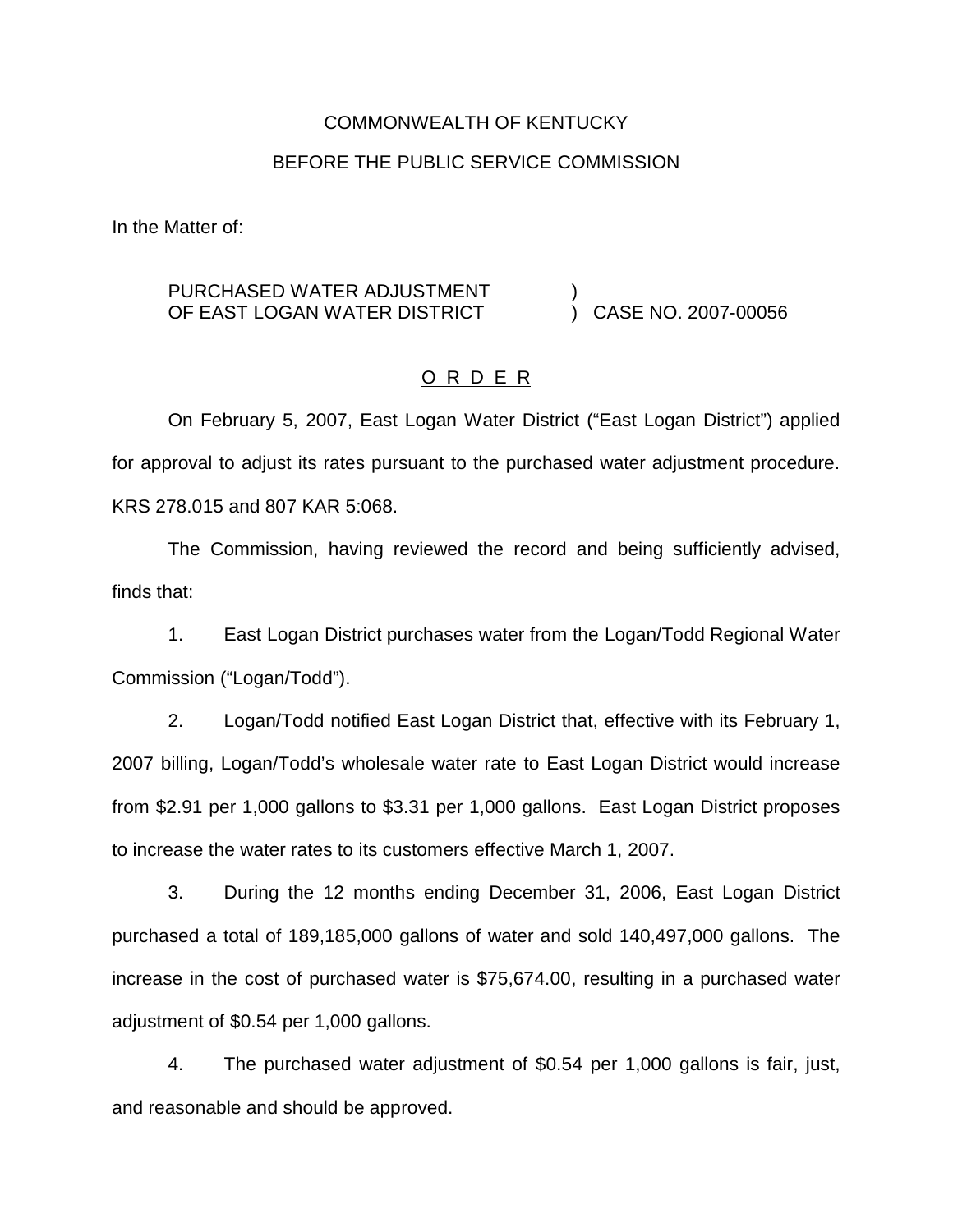IT IS THEREFORE ORDERED that:

1. The proposed rates by East Logan District are approved.

2. The purchased water adjustment of \$0.54 per 1,000 gallons and the rates in Appendix A, attached hereto and incorporated herein, are fair, just, and reasonable and are approved for services rendered on and after March 1, 2007.

3. The proposed tariff sheets filed by East Logan District are accepted as filed.

Done at Frankfort, Kentucky, this 15<sup>th</sup> day of February, 2007.

By the Commission

ATTEST:

**Executive Director** 

Case No. 2007-00056